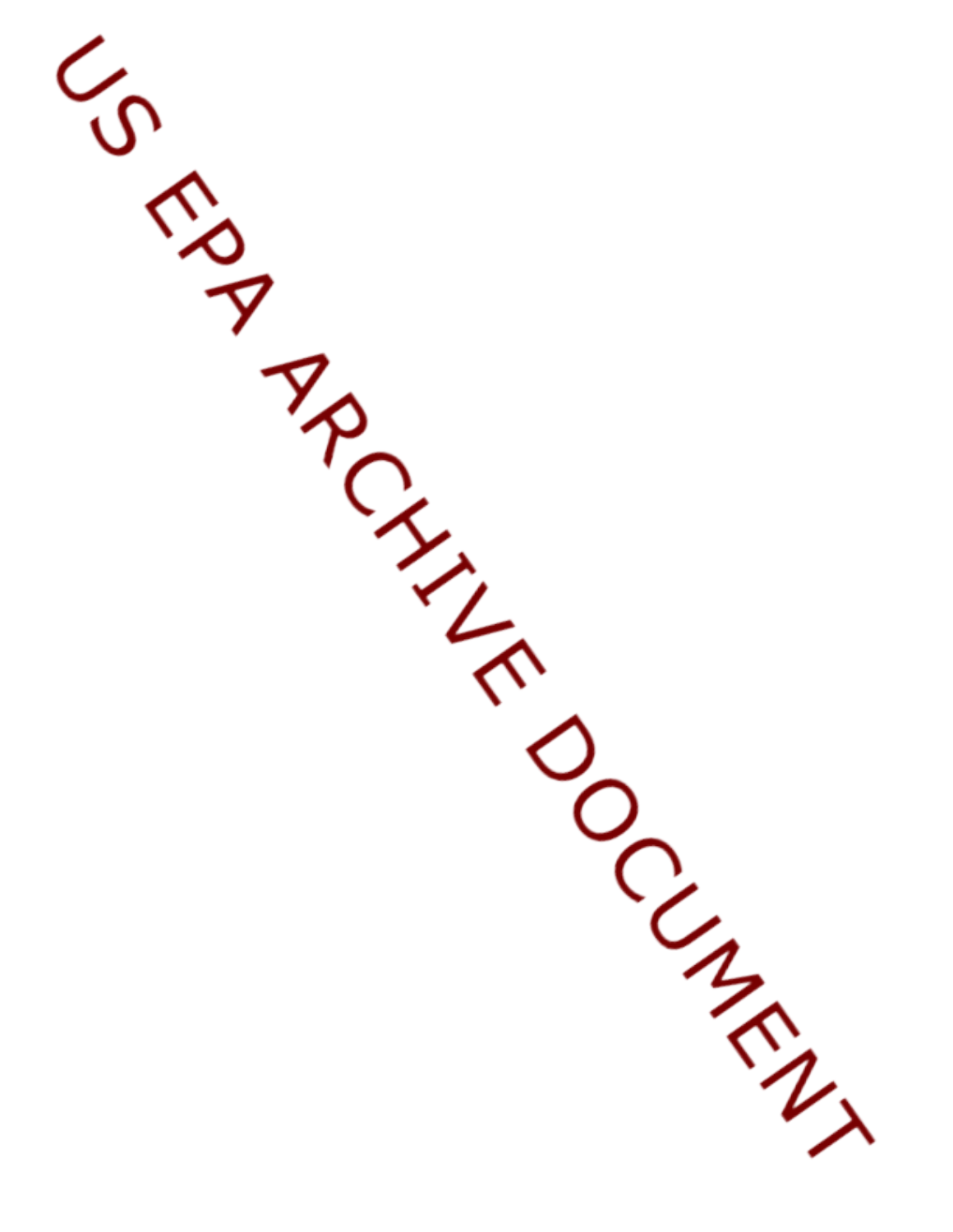## **THE ENVIRONMENTAL TECHNOLOGY VERIFICATION**







# **ETV Joint Verification Statement**

| <b>TECHNOLOGY TYPE:</b> | <b>ENVIRONMENTAL DECISION SUPPORT SOFTWARE</b>                                                                           |
|-------------------------|--------------------------------------------------------------------------------------------------------------------------|
| <b>APPLICATION:</b>     | INTEGRATION, VISUALIZATION, SAMPLE OPTIMIZATION,<br>COST-BENEFIT, AND RISK ANALYSIS OF ENVIRONMENTAL<br><b>DATA SETS</b> |
| <b>TECHNOLOGY NAME:</b> | <b>Spatial Analysis and Decision Assistance (SADA)</b>                                                                   |
| <b>COMPANY:</b>         | University of Tennessee Research Corporation (UTRC)<br>1534 White Avenue, Suite 403<br><b>Knoxville, TN 37996-1527</b>   |
| <b>PHONE:</b>           | $(865)$ 241-5741                                                                                                         |
| <b>WEBSITE:</b>         | www.sis.utk.edu/cis/SADA                                                                                                 |

The U.S. Environmental Protection Agency (EPA) has created the Environmental Technology Verification Program (ETV) to facilitate the deployment of innovative or improved environmental technologies through performance verification and dissemination of information. The goal of the ETV Program is to further environmental protection by substantially accelerating the acceptance and use of improved and cost-effective technologies. ETV seeks to achieve this goal by providing high-quality, peer-reviewed data on technology performance to those involved in the design, distribution, financing, permitting, purchase, and use of environmental technologies.

ETV works in partnership with recognized standards and testing organizations and stakeholder groups consisting of regulators, buyers, and vendor organizations, with the full participation of individual technology developers. The program evaluates the performance of innovative technologies by developing test plans that are responsive to the needs of stakeholders, conducting field or laboratory tests (as appropriate), collecting and analyzing data, and preparing peer-reviewed reports. All evaluations are conducted in accordance with rigorous quality assurance protocols to ensure that data of known and adequate quality are generated and that the results are defensible.

The Site Characterization and Monitoring Technologies Pilot (SCMT), one of 12 technology areas under ETV, is administered by EPA's National Exposure Research Laboratory (NERL). With the support of the U.S. Department of Energy's (DOE's) Environmental Management (EM) program, NERL selected a team from Brookhaven National Laboratory (BNL) and Oak Ridge National Laboratory (ORNL) to perform the verification of environmental decision support software. This verification statement provides a summary of the test results of a demonstration of the University of Tennessee Research Corporation's (UTRC's) Spatial Analysis and Decision Assistance (SADA)<sup>™</sup> environmental decision support software product.

#### **DEMONSTRATION DESCRIPTION**

In September 1998, the performance of five decision support software (DSS) products were evaluated at the New Mexico Engineering Research Institute located in Albuquerque, New Mexico. In October 1998, a sixth DSS product was tested at BNL in Upton, New York. Each technology was independently evaluated by comparing its analysis results with measured field data and, in some cases, known analytical solutions to the problem.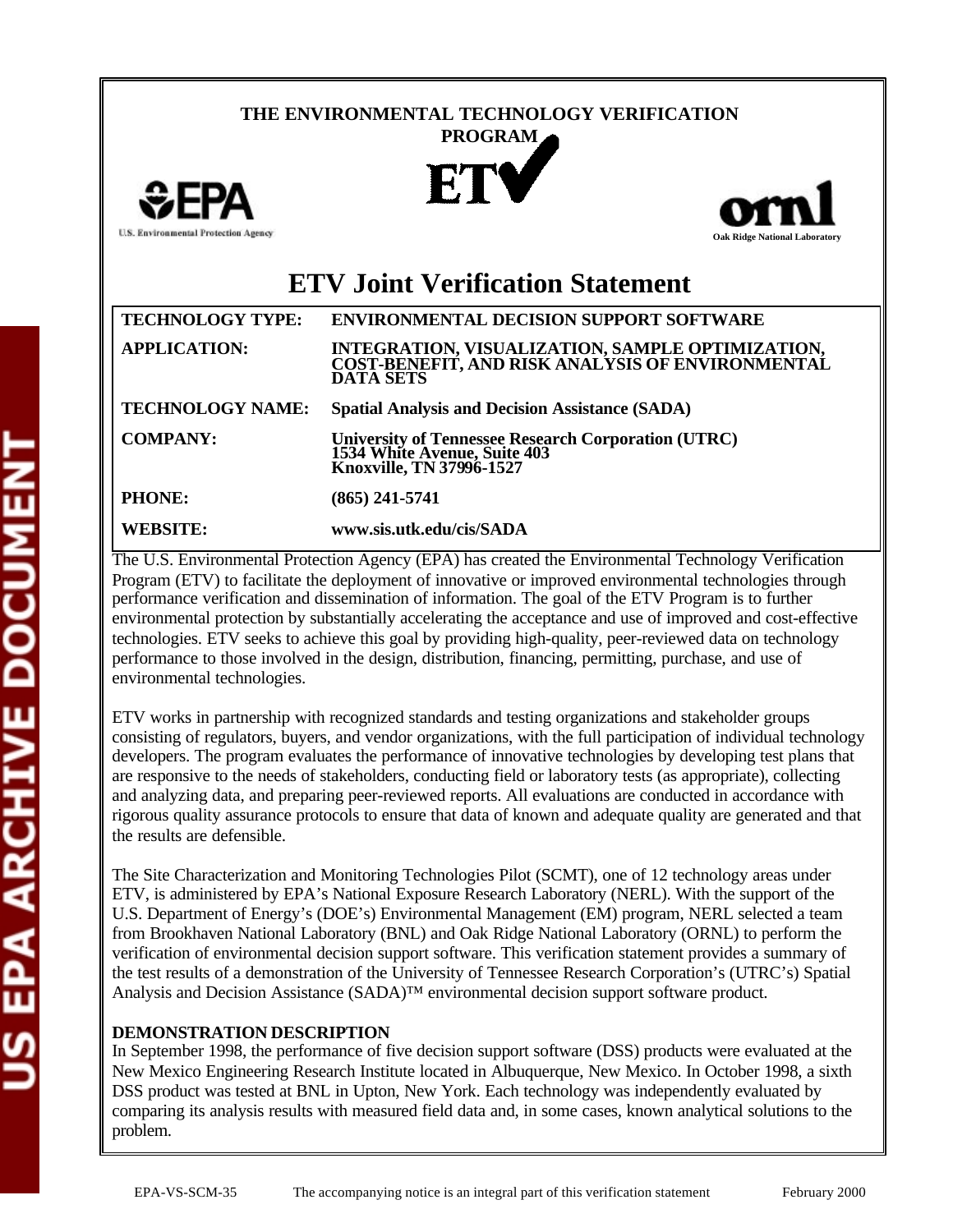Depending on the software, each was assessed for its ability to evaluate one or more of the following endpoints of environmental remediation problems: visualization, sample optimization, and cost-benefit analysis. The capabilities of the DSS were evaluated in the following areas: (1) the effectiveness of integrating data and models to produce information that supports the decision, and (2) the information and approach used to support the analysis. Secondary evaluation objectives were to examine the DSS for its reliability, resource requirements, range of applicability, and ease of operation. The verification study focused on the developers' analysis of multiple test problems with different levels of complexity. Each developer analyzed a minimum of three test problems. These test problems, generated mostly from actual environmental data from six real remediation sites, were identified as Sites A, B, D, N, S, and T. The use of real data challenged the software systems because of the variability in natural systems.

The University of Tennessee Research Corporation (UTRC) demonstrated Spatial Analysis and Decision Assistance (SADA) by performing visualization, sample optimization, and cost-benefit analysis for Sites N and S. Site N had two separate problems, and both were evaluated using SADA. The Site N problems were two-dimensional (2-D) soil contamination problems for three heavy metals (arsenic, chromium, and cadmium). In the Site N sample optimization problem, data were supplied over a limited area of the site, and the analyst was asked to develop a sampling strategy that characterized the remainder of the 125-acre site while taking only 80 additional samples. The Site N cost-benefit problem contained 524 data points on a 14acre region of the site and required the analyst to perform a cost-benefit analysis of the remediation costs vs cleanup goal for each of the three contaminants. In addition, the analyst was asked to estimate the human health risks based on current conditions. The Site S test problem was a three-dimensional (3-D) groundwater contamination cost-benefit problem for a single contaminant (chlordane). The analyst was provided with a series of wells containing chlordane concentrations as a function of depth. The analyst was asked to define the region, mass, and volume of the plume at contaminant threshold concentrations of 5 and 500 µg/L. Based on this information and groundwater flow rates, estimates of current and future human health risks were requested.

SADA was used to integrate large quantities of data into a visual framework for assistance in understanding a site's contamination problem. For the Site N sample optimization problem, the data were used to develop a sampling scheme to characterize the site. Upon completion of the data-collection phase of the problem, maps with the probability of exceeding threshold concentrations were provided. For the Site N cost-benefit problem, SADA was used to estimate the cost of cleanup versus the cleanup threshold. Human health risks were evaluated on the basis of current conditions. For the Site S problem, SADA was used to estimate the volume of contamination above threshold levels and human health risks based on current conditions.

Details of the demonstration, including an evaluation of the software's performance, may be found in the report entitled *Environmental Technology Verification Report: University of Tennessee Research Corporation, Spatial Analysis and Decision Assistance (SADA),* EPA/600/R-00/036.

## **TECHNOLOGY DESCRIPTION**

SADA is an environmental software product that incorporates tools from various fields — including visualization, geospatial analysis, statistical analysis, human health risk assessment, cost-benefit analysis, sampling design, and decision analysis — into a dynamic and interactive environment. Each of these modules can be used independently or in an integrated fashion to address site-specific concerns in the characterization and remedial action design. SADA was designed to simplify and streamline several of the processes in environmental characterization, risk assessment, and cost-benefit analysis to bring the information together in a way that can help users make decisions about their particular site in a quick and cost-effective manner. SADA is designed to assist environmental professionals who need to examine the data within a spatial context. SADA runs on Windows 95, 98, and NT platforms.

### **VERIFICATION OF PERFORMANCE**

The following performance characteristics of SADA were observed: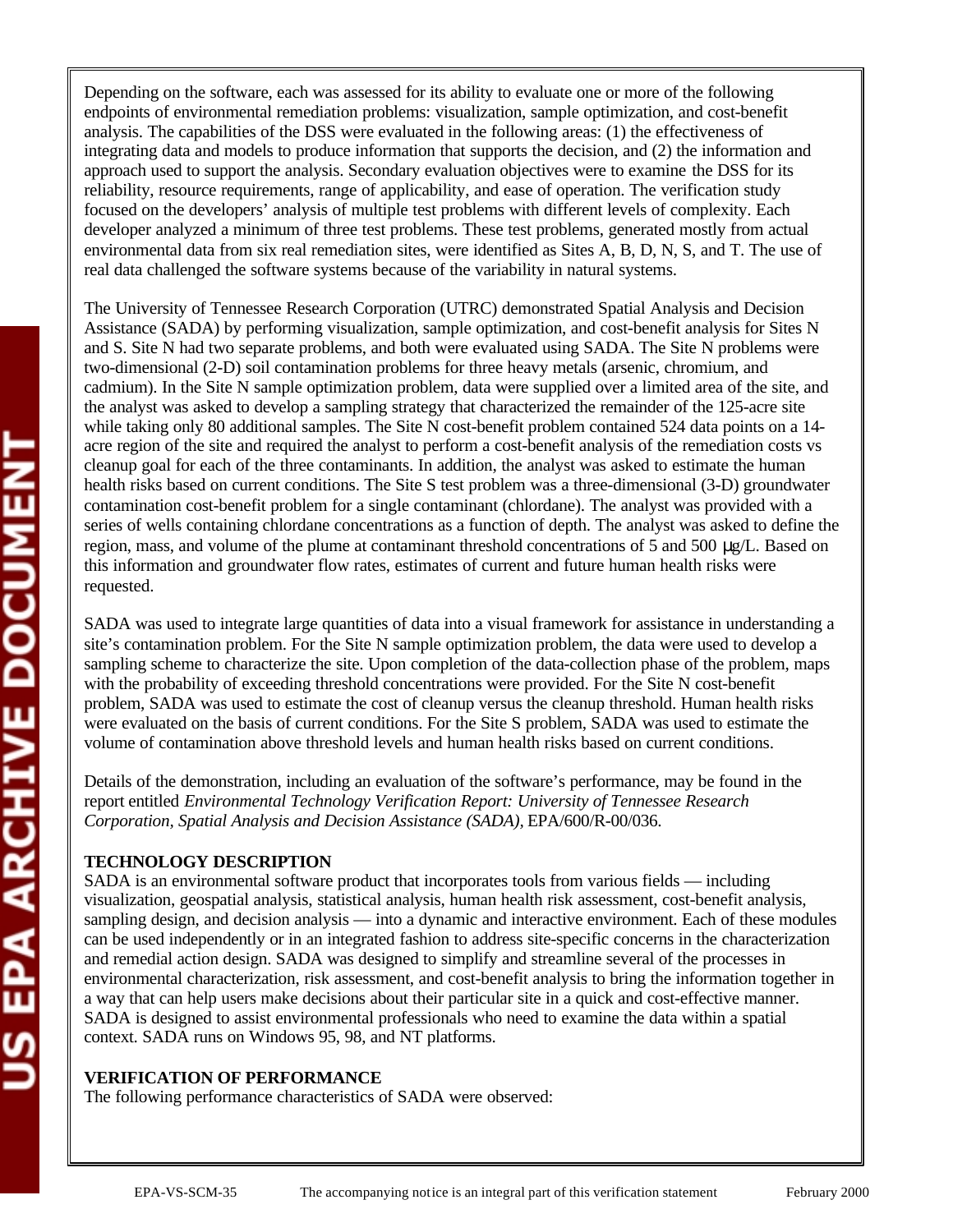*Decision Support:* SADA was designed as a decision support tool and directly addresses environmental questions such as (1) the location and size of the area of contamination, (2) the size of the cleanup zone at a specified contaminant threshold concentration or risk level, (3) the confidence in predicting the area of contamination or cleanup zone, (4) the costs for remediating the cleanup zone, (5) the human health risks, and (6) the optimal location for the next set of samples to best define the extent of contamination. In the demonstration, UTRC was able to use SADA to quickly import data on contaminant concentrations, overlay site maps, and integrate this information on a single platform. SADA demonstrated the ability to place the information in a visual context and produced 2-D and 3-D maps that support data interpretation and decision making. SADA was used in the demonstration to automatically generate maps showing contaminant concentration, recommended cleanup zones, cost-benefit curves, and human health risk. These maps can be based on the probability of exceeding specified contaminant threshold concentrations or risk levels and at specified probability levels. SADA was also used to predict new sample locations based on statistical and/or geostatistical analyses of the existing data.

*Documentation of the SADA Analysis:* UTRC staff used SADA to generate reports that provided an adequate explanation of the process and parameters used to analyze each problem. Documentation of data transfer, manipulations of the data (e.g., how to treat contamination data as a function of depth in a well), and analyses were included. Model selection and parameters for statistical analysis and contouring were also provided in the exportable documentation.

*Comparison with Baseline Analysis and Data:* SADA was able to generate 2-D and 3-D maps of contaminant concentrations, human health risk, probability of exceeding contaminant threshold concentrations as a function of degree of probability, and remedial zone maps for specified contaminant thresholds and probability levels. The maps included posting of data at the sample location, color coding of sample points to represent a parameter (concentration or risk), contaminant concentration contours, human health point risks, and human health risk contours. SADA also generated cost-benefit curves for the cost of remediation vs the cleanup threshold. These curves could be calculated for varying degrees of probability in the data. For the Site N sample optimization problem, the SADA analysis generated an acceptable match to the data and the baseline analysis. When compared with the baseline geostatistical analysis that used the entire data set, SADA identified approximately 75% of the site that had arsenic contamination above 125 mg/kg with the constraint of an additional 80 samples to characterize the entire 125-acre site. For the Site N costbenefit problem, contaminant contour and probability maps were consistent with the baseline interpolation and geostatistical analysis. Estimates of the area where the contamination exceeded the threshold concentrations matched, to within 21%, the baseline interpolation and geostatistical analyses at the 50% probability levels. Likewise, the area estimates at the 90% probability level were within 21% of the baseline analyses and geostatistical analysis. The slight differences between SADA and the baseline analysis were due to the different parameters used for interpolation. For the Site S cost-benefit test problem, at the 50% probability level there is good agreement between SADA, the baseline analysis using Surfer<sup>™</sup>, and the baseline geostatistical analysis. In fact, all three area estimates are within 13% of each other, indicating agreement. For the 10% probability level, the SADA area estimates are  $6\%$  less at the  $5-\mu\alpha/L$  threshold and 9% less at 500-µg/L than the baseline area estimates. The difference between the SADA results and the baseline analysis is due to the slightly different selection of boundaries of contamination and kriging parameters selected for the analyses. Overall, there is close agreement among the area estimates produced by SADA and the baseline geostatistical analysis. Both the noncarcinogenic and carcinogenic risks calculated by SADA for Site N and Site S were accurate and consistent with the baseline analysis and EPA's risk assessment guidance for Superfund for all of the test problems.

*Multiple Lines of Reasoning: UTRC staff conducted multiple data explorations and evaluations that were* supported by the statistical and geostatistical functions in SADA. This information provided a quantitative measure of the confidence that could be placed in the decision. Several data interpolation routines were considered on a problem-specific basis before UTRC staff selected the best one for data analysis. Several sample optimization schemes are available for use. Selection of a particular scheme depends on the objectives of the analysis and the amount of data.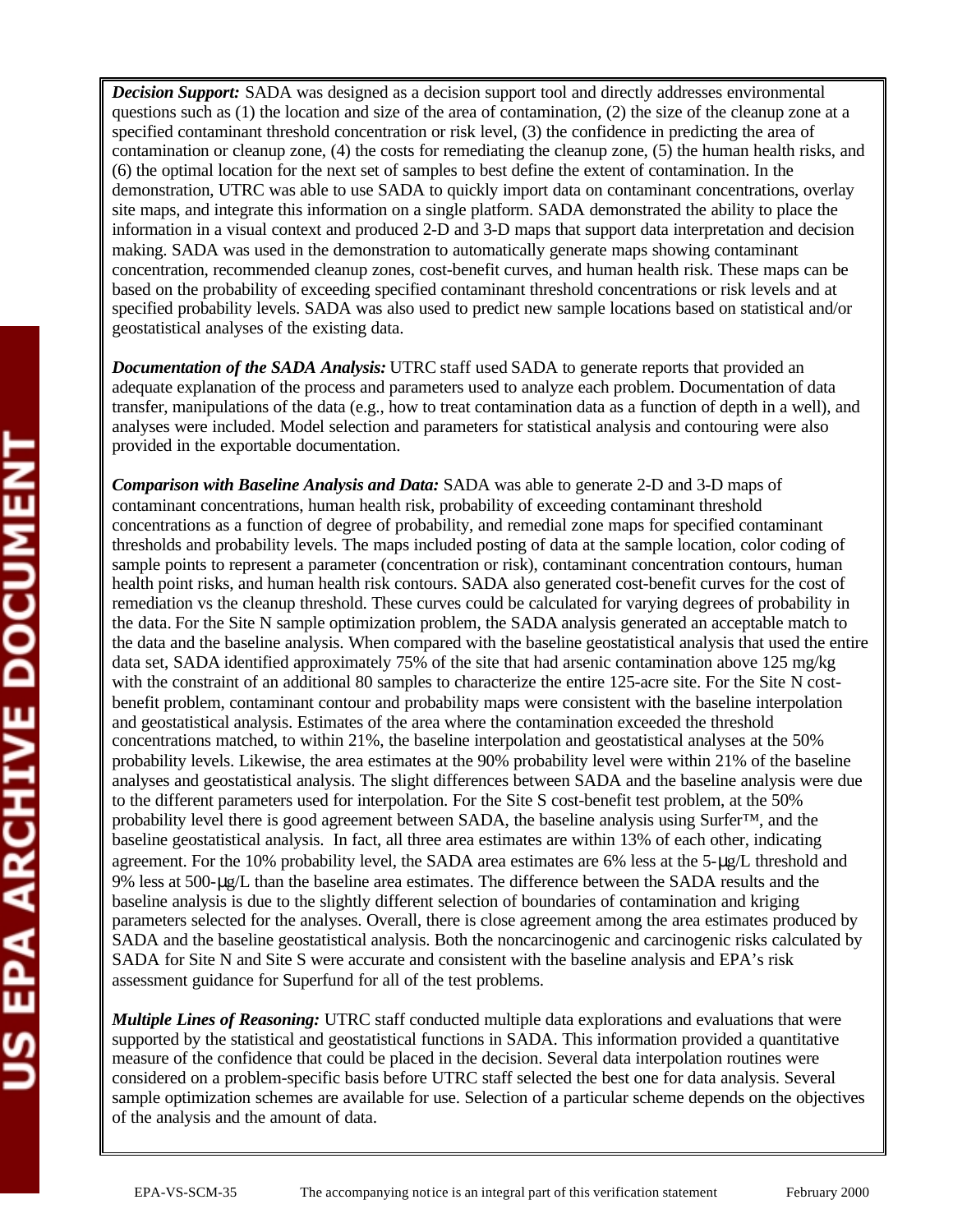In addition to performance criteria, the following secondary criteria were evaluated:

*Ease of Use:* The demonstration showed that SADA was easy to use. The SADA graphical user interface has a logical structure to facilitate use of the options in the software package. SADA accepts database files in comma-delimited format; however, database files were supplied in .dbf format. The analyst imported the .dbf files into another software program (Microsoft Excel) and converted them into comma-delimited files. Drawing and map files could be read in .dxf format. Other common image file formats such as .jpg and .bmp were not supported. Visualization results can be output to any other Windows application that supports the use of the Clipboard, including commonly available software (e.g., Microsoft PowerPoint, Word, and WordPerfect).

*Efficiency and Range of Applicability:* SADA relies on a flexible database format with user-defined inputs. This provides a flexible platform that addresses problems efficiently and is tailored to the problem under study. The database permits filtering on the contaminant identifier and location. SADA has an auxiliary database that contains contaminants identified by name and Chemical Abstract Service (CAS) number. This feature facilitates data checking. SADA also has databases containing toxicological and exposure scenario parameters. These databases facilitate human health risk assessment. The software provides analysis on spatially correlated data and can simulate a wide range of environmental media and conditions (e.g., contaminant in groundwater, soil, sediment, or surface water; multiple contaminants on a single site) to be evaluated.

*Training and Technical Support:* SADA requires training for efficient and proper use. An analyst with a background in environmental problems and a basic knowledge of database operations, human health risk assessment, and statistics/geostatistics can be using SADA after one or two days of training. A detailed online help system is supplied with the software package. The on-line help provides examples of how to conduct analysis and gives recommendations on approaches to statistical/geostatistical modeling. Examples of software applications are provided as part of the software packages. A two-day training course is available. Technical support is available through e-mail.

*Operator Skill Base:* Effective use of all of the features of SADA requires that the operator possess a thorough understanding of the use of geospatial modeling in analyzing environmental problems and human health risk assessment. This includes an understanding of interpolation algorithms and geostatistics along with a fundamental knowledge of database manipulations, sample optimization, and cost-benefit analysis.

*Platform:* During the demonstration, SADA Beta Version 3.0 was operated on a Windows 95 operating system using a laptop with a 266-MHz Pentium processor, 128 MB of RAM, and 4 MB of video memory.

*Cost:* SADA will be distributed free over the Internet.

*Overall Evaluation:* The technical team concluded that the main strength of SADA is its technical approach to assist environmental decision-makers by defining areas of concern based on user-defined contaminant concentrations or human health risks. SADA's use of a geostatistical approach provides an estimate of the degree of uncertainty in the prediction that provides key information to assist in the selection of future sample locations and in determining cost-risk tradeoffs. The incorporation of databases of risk parameters, coupled with the pull-down menus in SADA, make risk calculations easy to perform. The integration of geostatistical analysis, human health risk assessment, cost-benefit analysis, sampling design, and decision analysis into a single software product makes SADA a powerful tool for analyzing spatially correlated data. SADA demonstrated the capability to accurately perform sample optimization analysis, estimate areas and volumes of contamination for cost-benefit analysis, and estimate the probability of exceeding threshold levels in concentration or risk.

The technical team did not notice any major limitations in SADA. Several minor limitations were noted. The 3-D visualizations provided only a qualitative depiction of the plume because a frame of reference (axis scale or surface maps) was not provided. Maps and drawings could be imported only as .dxf files; the capability to